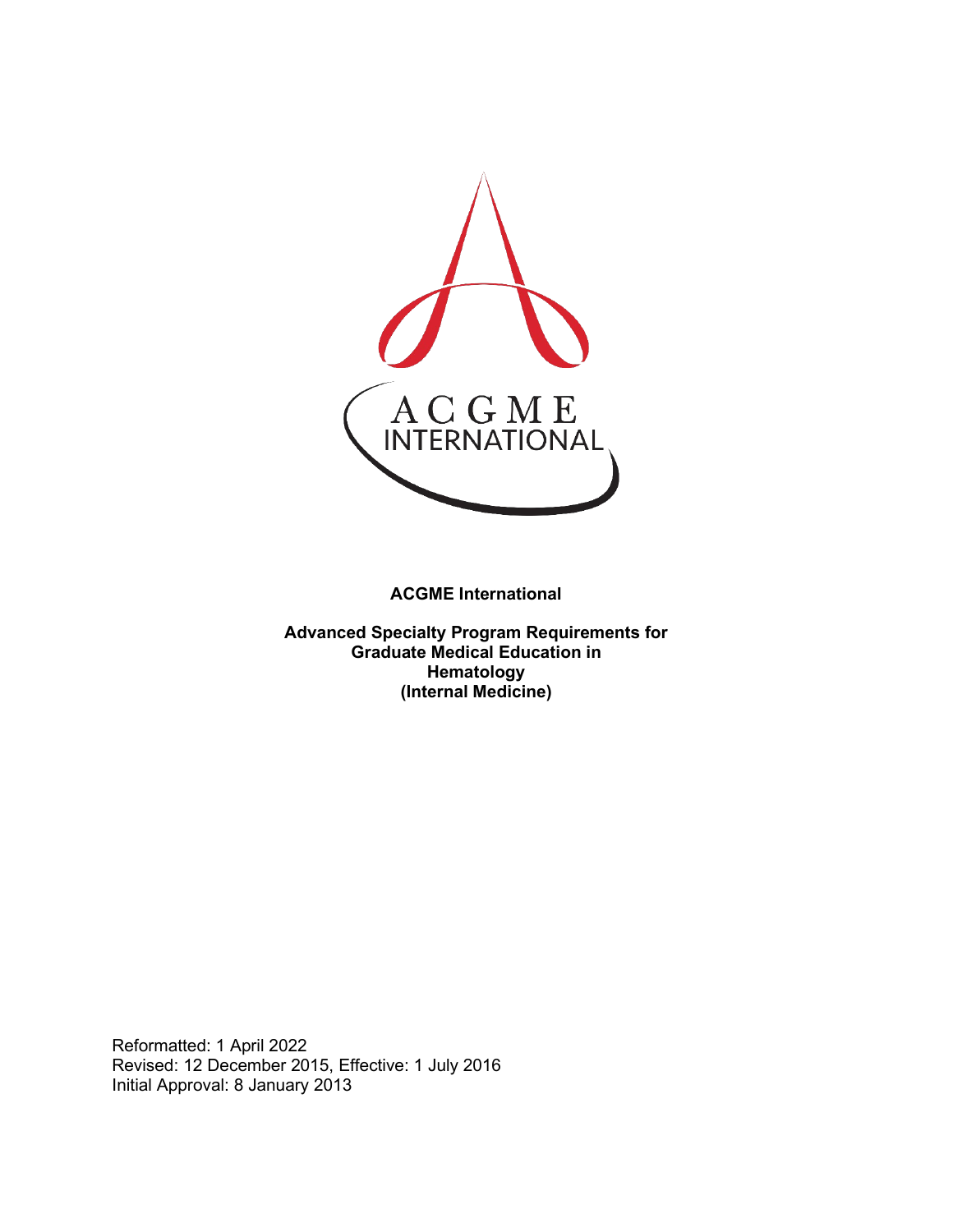# **ACGME International Specialty Program Requirements for Graduate Medical Education in Hematology (Internal Medicine)**

#### **Int. Introduction**

*Background and Intent: Programs must achieve and maintain Foundational Accreditation according to the ACGME-I Foundational Requirements prior to receiving Advanced Specialty Accreditation. The Advanced Specialty Requirements noted below complement the ACGME-I Foundational Requirements. For each section, the Advanced Specialty Requirements should be considered together with the Foundational Requirements.*

# **Int. I. Definition and Scope of the Specialty**

The medical specialty of hematology is concerned with the study of blood, the blood-forming organs, and blood diseases. Hematology includes the study of etiology, diagnosis, treatment, prognosis, and prevention of blood diseases.

### **Int. II. Duration of Education**

Int. II.A. The educational program in hematology must be 24 or 36 months in length.

### **I. Institution**

### **I.A. Sponsoring Institution**

I.A.1. A fellowship in hematology must function as an integral part of ACGME-Iaccredited residency in internal medicine.

#### **I.B. Participating Sites**

See International Foundational Requirements, Section I.B.

#### **II. Program Personnel and Resources**

#### **II.A. Program Director**

See International Foundational Requirements, Section II.A.

#### **II.B. Faculty**

II.B.1. Faculty members must teach and supervise the fellows in the performance and interpretation of procedures, and this must be documented in each fellow's record, including indications, outcomes, diagnoses, and supervisor(s).

# **II.C. Other Program Personnel**

II.C.1. The program must have access to surgeons in general surgery and surgical specialties, including those with special interest in oncology.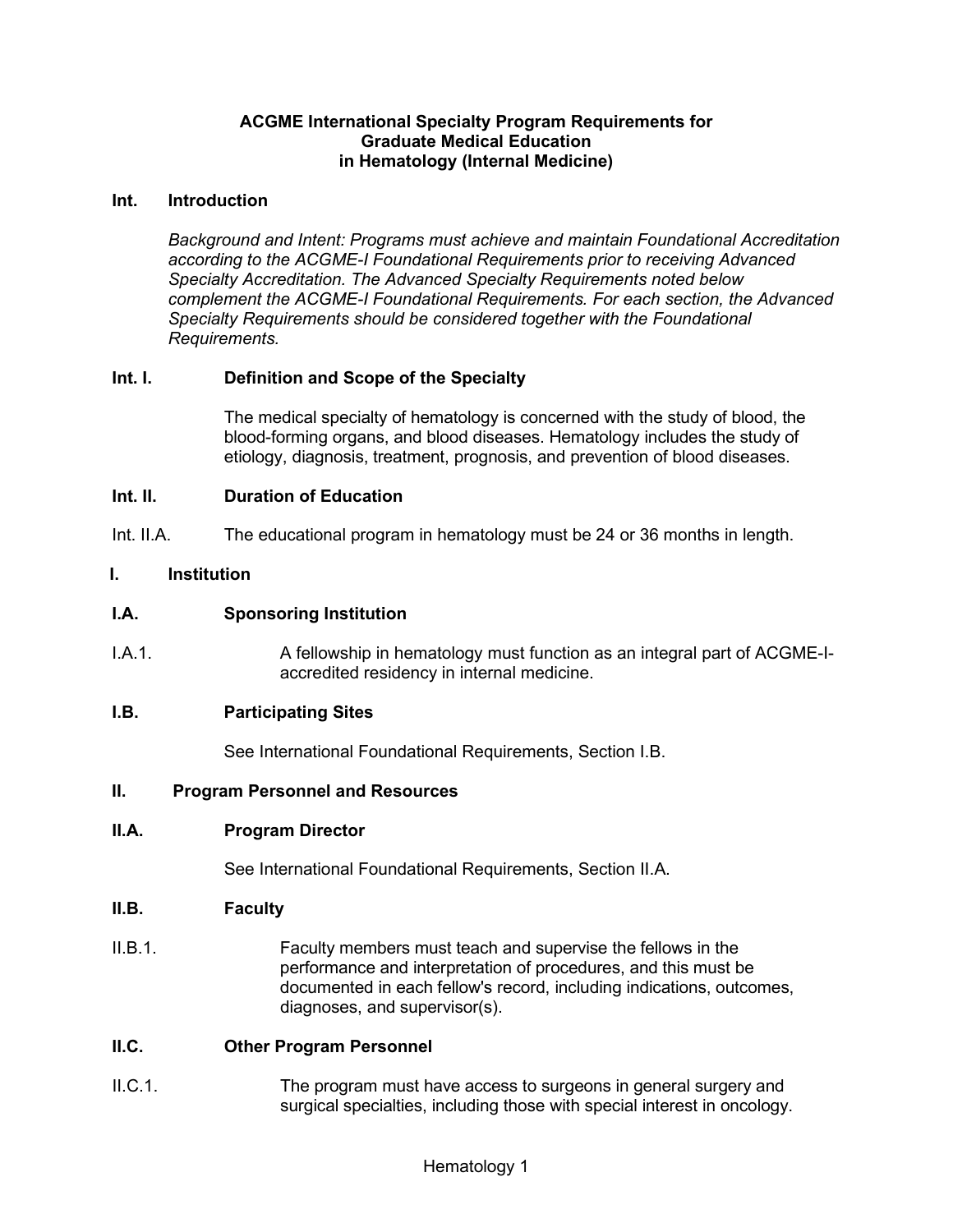| II.C.2. | The program must have access to other clinical specialists, including |
|---------|-----------------------------------------------------------------------|
|         | those in dermatology, neurological surgery, neurology, obstetrics and |
|         | gynecology, orthopaedic surgery, otolaryngology, and urology.         |

- II.C.3. Expertise in the following disciplines should be available to the program to provide multidisciplinary patient care and fellow education:
- II.C.3.a) genetic counseling;
- II.C.3.b) hospice and palliative care;
- II.C.3.c) oncologic nursing;
- II.C.3.d) pain management;
- II.C.3.e) psychiatry; and,
- II.C.3.f) rehabilitation medicine.

### **II.D. Resources**

- II.D.1. Radiation oncology facilities must be available.
- II.D.2. The following laboratory and imaging services must be present at the primary clinical site or at participating sites:
- II.D.2.a) a specialized coagulation laboratory;
- II.D.2.b) a hematology laboratory;
- II.D.2.c) cross-sectional imaging, including computed tomography (CT) and magnetic resonance imaging (MRI);
- II.D.2.d) nuclear medicine imaging; and,
- II.D.2.e) positron emission tomography (PET) scan imaging.
- II.D.3. There must be advanced pathology services, including:
- II.D.3.a) blood banking;
- II.D.3.b) immunopathology; and,
- II.D.3.c) transfusion and apheresis services.
- II.D.4. There must be a medical oncology clinical program with which hematology fellows may interact.
- II.D.5. The patient population must have a variety of hematologic disorders.

#### **III. Fellow Appointment**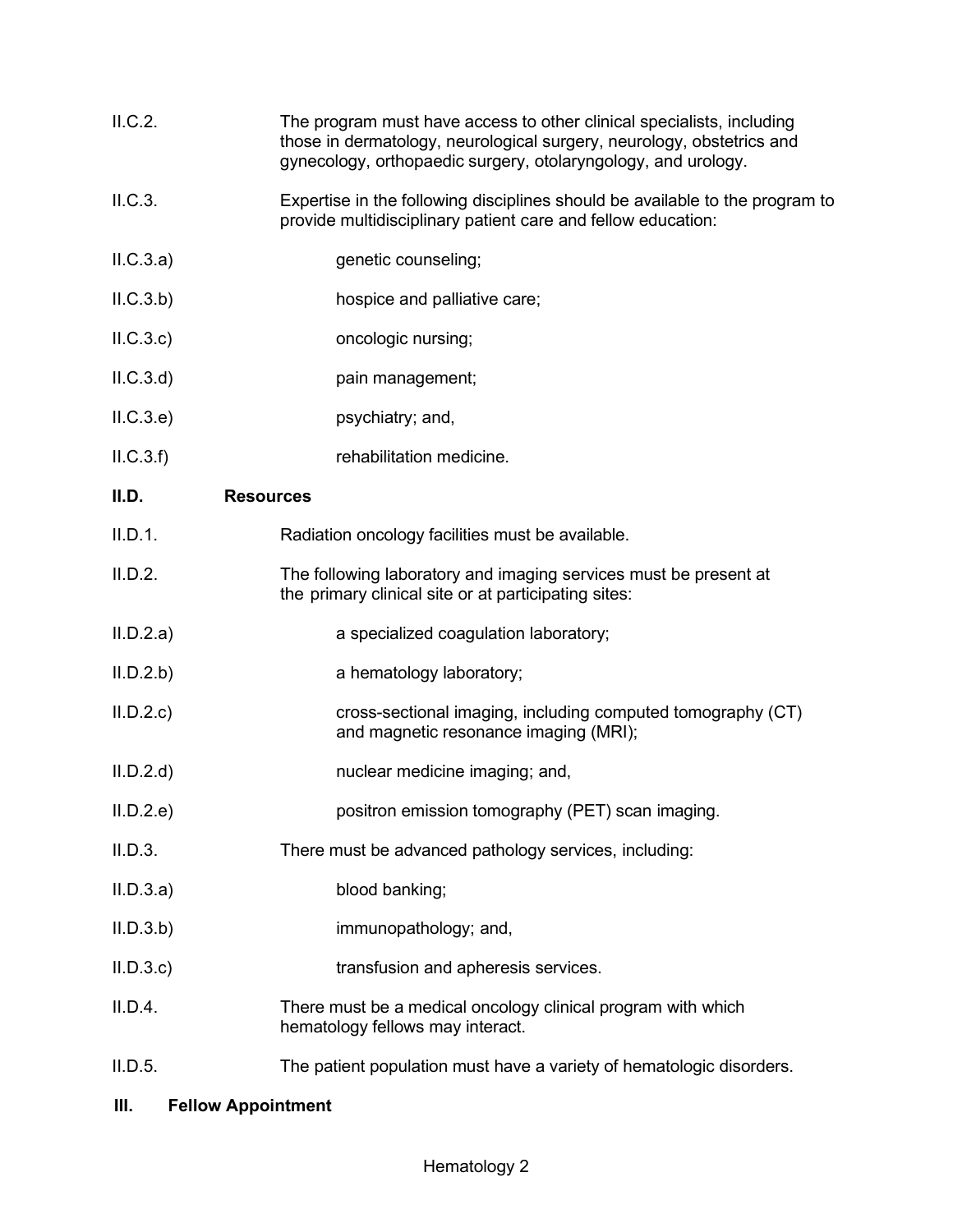# **III.A. Eligibility Criteria**

III.A.1. Prior to appointment in the program, fellows should have completed an ACGME-I-accredited residency program in internal medicine, or an internal medicine residency program acceptable to the Sponsoring Institution's Graduate Medical Education Committee.

# **III.B. Number of Fellows**

See International Foundational Requirements, Section III.B.

# **IV. Specialty-Specific Educational Program**

# **IV.A. ACGME-I Competencies**

| IV.A.1.         | The program must integrate the following ACGME-I Competencies into<br>the curriculum.                                                                                                                  |
|-----------------|--------------------------------------------------------------------------------------------------------------------------------------------------------------------------------------------------------|
| IV.A.1.a)       | Professionalism                                                                                                                                                                                        |
| IV.A.1.a)(1)    | Fellows must demonstrate a commitment to<br>professionalism and an adherence to ethical principles.                                                                                                    |
| IV.A.1.b)       | <b>Patient Care and Procedural Skills</b>                                                                                                                                                              |
| IV.A.1.b)(1)    | Fellows must provide patient care that is compassionate,<br>appropriate, and effective for the treatment of health<br>problems and the promotion of health. Fellows must<br>demonstrate competence in: |
| IV.A.1.b)(1)(a) | the practice of health promotion, disease<br>prevention, diagnosis, care, and treatment of<br>patients of each gender, from adolescence to old<br>age, during health and all stages of illness;        |
| IV.A.1.b)(1)(b) | providing consultations;                                                                                                                                                                               |
| IV.A.1.b)(1)(c) | assessment of hematologic disorders by CT, MRI,<br>PET scanning, and nuclear imaging techniques;                                                                                                       |
| IV.A.1.b)(1)(d) | care and management of geriatric patients with<br>hematologic disorders;                                                                                                                               |
| IV.A.1.b)(1)(e) | care and management of venous access devices;                                                                                                                                                          |
| IV.A.1.b)(1)(f) | care of patients with human immunodeficiency virus<br>(HIV)-related malignancies;                                                                                                                      |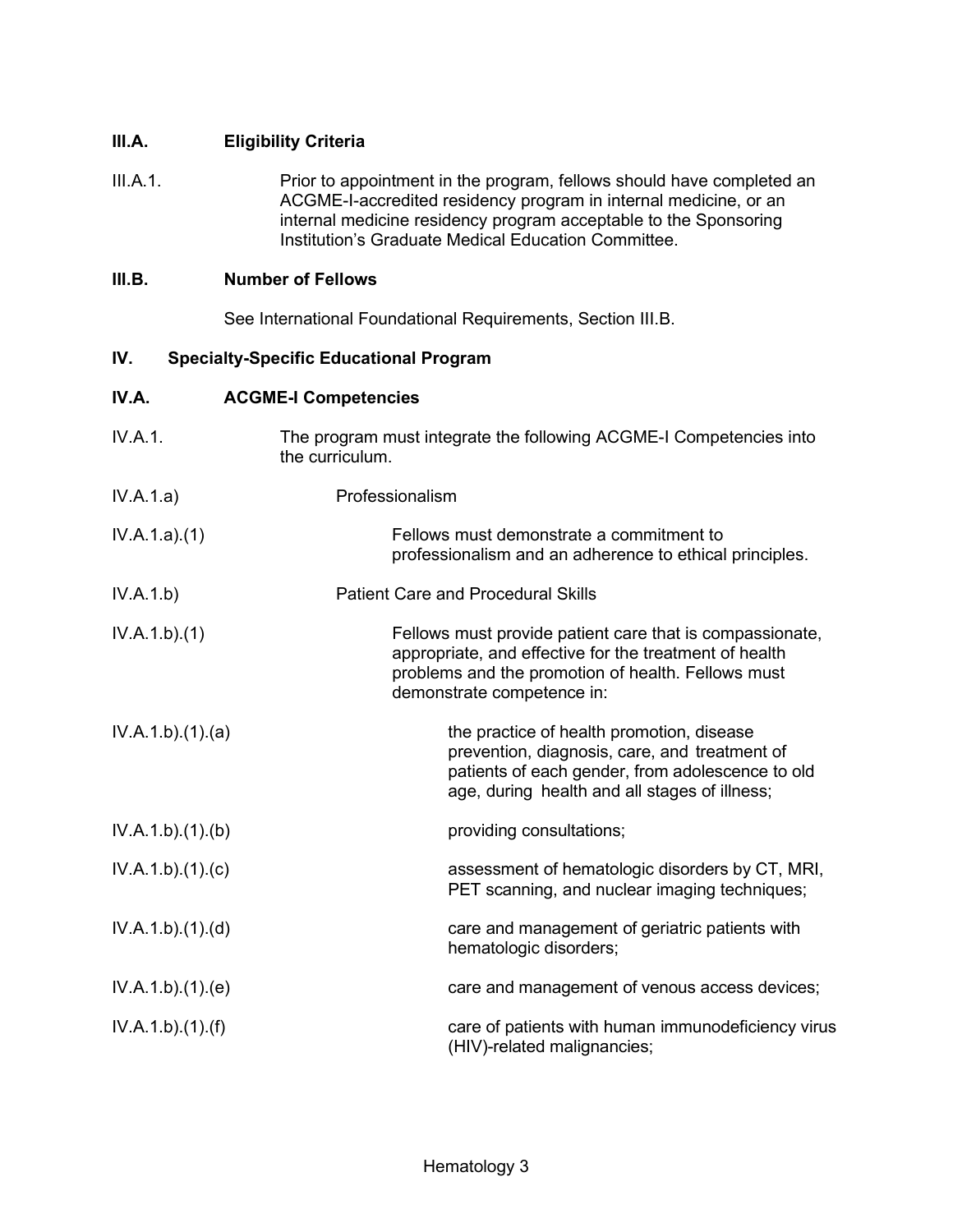| IV.A.1.b)(1)(g)     | correlation of clinical information with cytology,<br>histology, and immunodiagnostic imaging<br>techniques;                                                                                                 |
|---------------------|--------------------------------------------------------------------------------------------------------------------------------------------------------------------------------------------------------------|
| IV.A.1.b).(1).(h)   | evaluation and management of diagnosis,<br>pathology, staging, and management of neoplastic<br>disorders of the:                                                                                             |
| IV.A.1.b)(1)(h)(i)  | lymphoid organs; and,                                                                                                                                                                                        |
| IV.A.1.b)(1)(h)(ii) | hematopoietic system.                                                                                                                                                                                        |
| IV.A.1.b)(1)(i)     | indications and application of imaging techniques in<br>patients with neoplastic and blood disorders;                                                                                                        |
| IV.A.1.b)(1)(j)     | intrathecal administration of chemotherapeutic<br>agents;                                                                                                                                                    |
| IV.A.1.b)(1)(k)     | management and care of indwelling access<br>catheters;                                                                                                                                                       |
| IV.A.1.b)(1)(I)     | management of the neutropenic and the<br>immunocompromised patient;                                                                                                                                          |
| IV.A.1.b)(1)(m)     | management of pain, anxiety, and depression in<br>patients with hematologic disorders;                                                                                                                       |
| IV.A.1.b)(1)(n)     | multidisciplinary management of hematologic<br>malignancies;                                                                                                                                                 |
| IV.A.1.b)(1)(o)     | palliative care, including hospice and home care;                                                                                                                                                            |
| IV.A.1.b)(1)(p)     | performance and interpretation of bone marrow<br>aspiration and biopsy;                                                                                                                                      |
| IV.A.1.b)(1)(q)     | performance and interpretation of lumbar puncture<br>and interpretation of cerebrospinal fluid;                                                                                                              |
| IV.A.1.b)(1)(r)     | performance of assessment and interpretation of<br>complete blood count, including platelet and white<br>cell differential, by means of automated or manual<br>techniques, with appropriate quality control; |
| IV.A.1.b)(1)(s)     | preparation staining and interpretation of blood<br>smears, bone marrow aspirates, and touch<br>preparations, as well as interpretation of bone<br>marrow biopsies;                                          |
| IV.A.1.b)(1)(t)     | rehabilitation and psychosocial care of patients with<br>hematologic disorders;                                                                                                                              |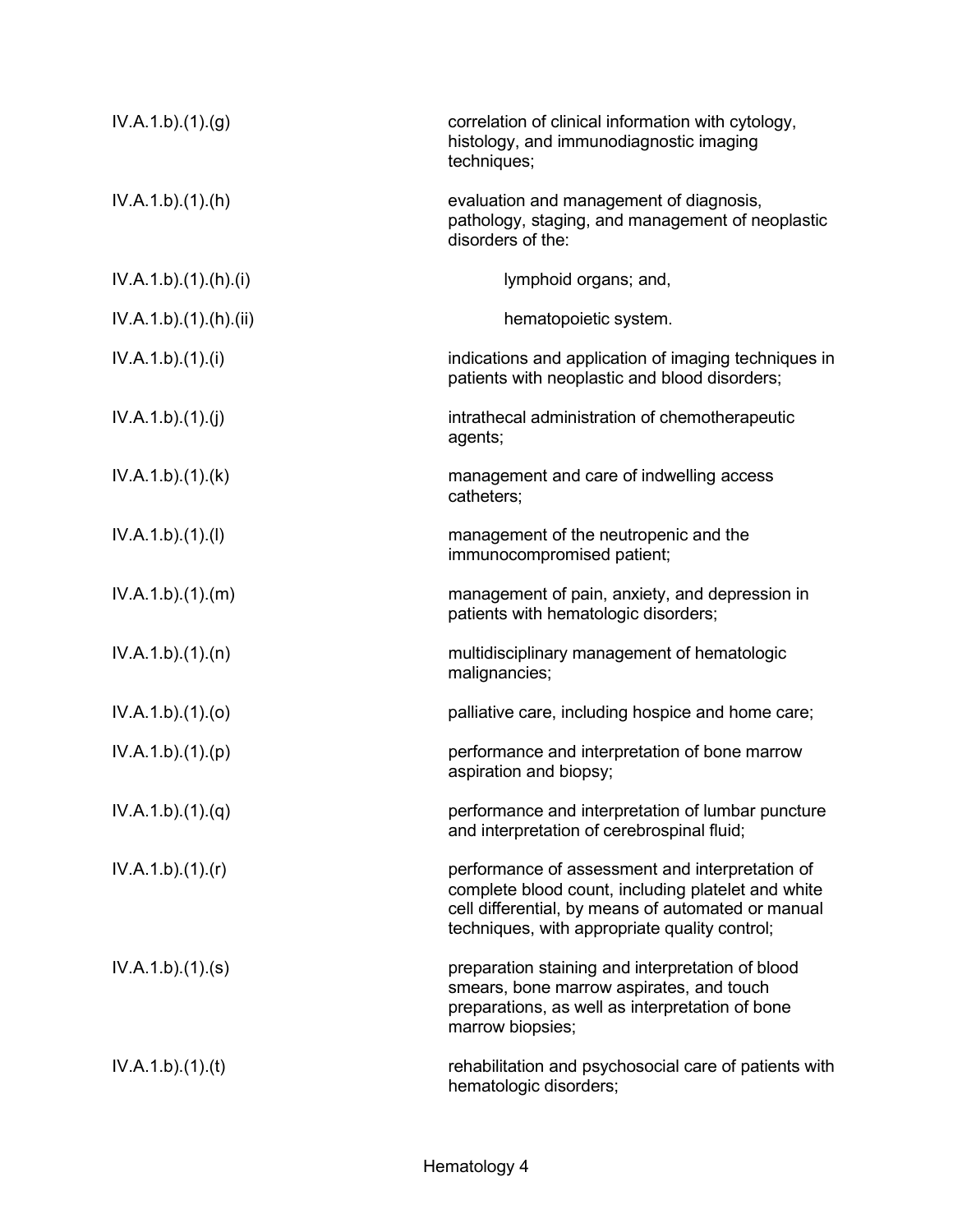| IV.A.1.b)(1)(u)           | role and use of hematologic, infectious disease, and<br>nutrition support;                                                                                                                                                                                                                   |
|---------------------------|----------------------------------------------------------------------------------------------------------------------------------------------------------------------------------------------------------------------------------------------------------------------------------------------|
| IV.A.1.b)(1)(v)           | tests of hemostasis and thrombosis for both<br>congenital and acquired disorders and regulation of<br>antithrombotic therapy;                                                                                                                                                                |
| IV.A.1.b)(1)(w)           | treatment and diagnosis of paraneoplastic<br>disorders;                                                                                                                                                                                                                                      |
| IV.A.1.b)(1)(x)           | treatment of patients with acquired and congenital<br>disorders of hemostasis and thrombosis, including<br>the biochemistry and pharmacology of coagulation<br>factor replacement therapy and use of<br>antithrombotic therapy;                                                              |
| IV.A.1.b)(1)(y)           | use of chemotherapeutic agents and biological<br>products through all therapeutic routes;                                                                                                                                                                                                    |
| IV.A.1.b)(1)(z)           | use of chemotherapeutic drugs, biologic products,<br>and growth factors, as well as their mechanisms of<br>action, pharmacokinetics, clinical indications, and<br>limitations, including their effects, toxicity, and<br>interactions; and,                                                  |
| IV.A.1.b).(1).(aa)        | use of multiagent chemotherapeutic protocols and<br>combined modality therapy of hematologic<br>malignancies.                                                                                                                                                                                |
| IV.A.1.c                  | <b>Medical Knowledge</b>                                                                                                                                                                                                                                                                     |
| $IV.A.1.c.$ (1)           | Fellows must demonstrate knowledge of established and<br>evolving biomedical clinical, epidemiological, and social-<br>behavioral sciences, as well as the application of this<br>knowledge to patient care. Fellows must demonstrate<br>knowledge of:                                       |
| $IV.A.1.c$ . $(1).$ $(a)$ | the scientific method of problem solving and<br>evidence-based decision-making;                                                                                                                                                                                                              |
| $IV.A.1.c$ . $(1).$ (b)   | indications, contraindications, and techniques for,<br>and limitations, complications, and interpretation of<br>results of those diagnostic and therapeutic<br>procedures integral to the discipline, including the<br>appropriate indications for and use of screening<br>tests/procedures; |
| $IV.A.1.c$ . $(1).$ $(c)$ | pathogenesis, diagnosis, and treatment of disease,<br>including:                                                                                                                                                                                                                             |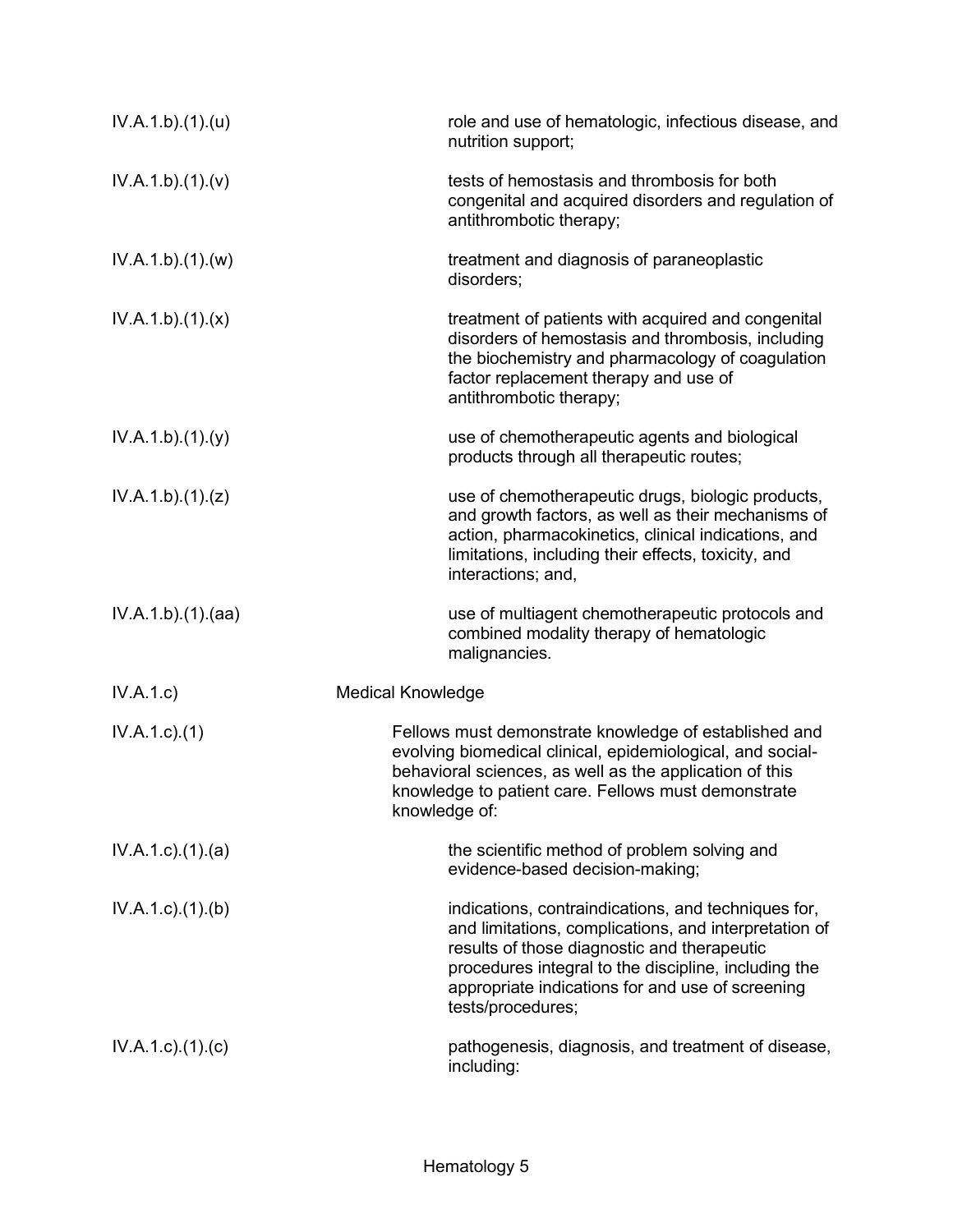| $IV.A.1.c$ ). $(1).$ (c). $(i)$   | basic molecular and pathophysiologic<br>mechanisms, diagnosis, and therapy of<br>diseases of the blood, including anemias,<br>diseases of white blood cells and stem cells;<br>and, |
|-----------------------------------|-------------------------------------------------------------------------------------------------------------------------------------------------------------------------------------|
| $IV.A.1.c$ ). $(1).$ (c). $(ii)$  | disorders of hemostasis and thrombosis for<br>both congenital and acquired disorders and<br>regulation of antithrombotic therapy.                                                   |
| $IV.A.1.c$ . $(1).$ $(d)$         | genetics and developmental biology, including:                                                                                                                                      |
| $IV.A.1.c$ ). $(1).d)$ . $(ii)$   | cytogenetics, and the nature of oncogenes<br>and their products; and,                                                                                                               |
| $IV.A.1.c$ . $(1).$ $(d).$ $(ii)$ | prenatal diagnosis where appropriate.                                                                                                                                               |
| $IV.A.1.c$ . $(1).$ $(e)$         | physiology and pathophysiology, including:                                                                                                                                          |
| $IV.A.1.c$ ). $(1).$ (e). $(i)$   | hematopoiesis;                                                                                                                                                                      |
| IV.A.1.c).(1).(e).(ii)            | molecular mechanisms of hematopoietic and<br>lymphopoietic malignancies;                                                                                                            |
| IV.A.1.c).(1).(e).(iii)           | principles of oncogenesis; and,                                                                                                                                                     |
| $IV.A.1.c$ . $(1).$ (e). $(iv)$   | tumor immunology.                                                                                                                                                                   |
| $IV.A.1.c$ ). $(1).(f)$           | clinical epidemiology and biostatistics, including<br>clinical study and experimental protocol design,<br>data collection, and analysis;                                            |
| $IV.A.1.c.$ (1).(g)               | basic principles of laboratory and clinical testing,<br>quality control, quality assurance, and proficiency<br>standards;                                                           |
| $IV.A.1.c$ . $(1).(h)$            | immune markers, immunophenotyping, flow<br>cytometry, cytochemical studies, and cytogenetic<br>and DNA analysis of neoplastic disorders;                                            |
| $IV.A.1.c$ ). $(1).$              | malignant and hematologic complications of organ<br>transplantation;                                                                                                                |
| IV.A.1.c)(1)(i)                   | gene therapy;                                                                                                                                                                       |
| $IV.A.1.c$ . $(1).$ (k)           | effects of systemic disorders and drugs on the<br>blood, blood-forming organs, and lymphatic tissues;                                                                               |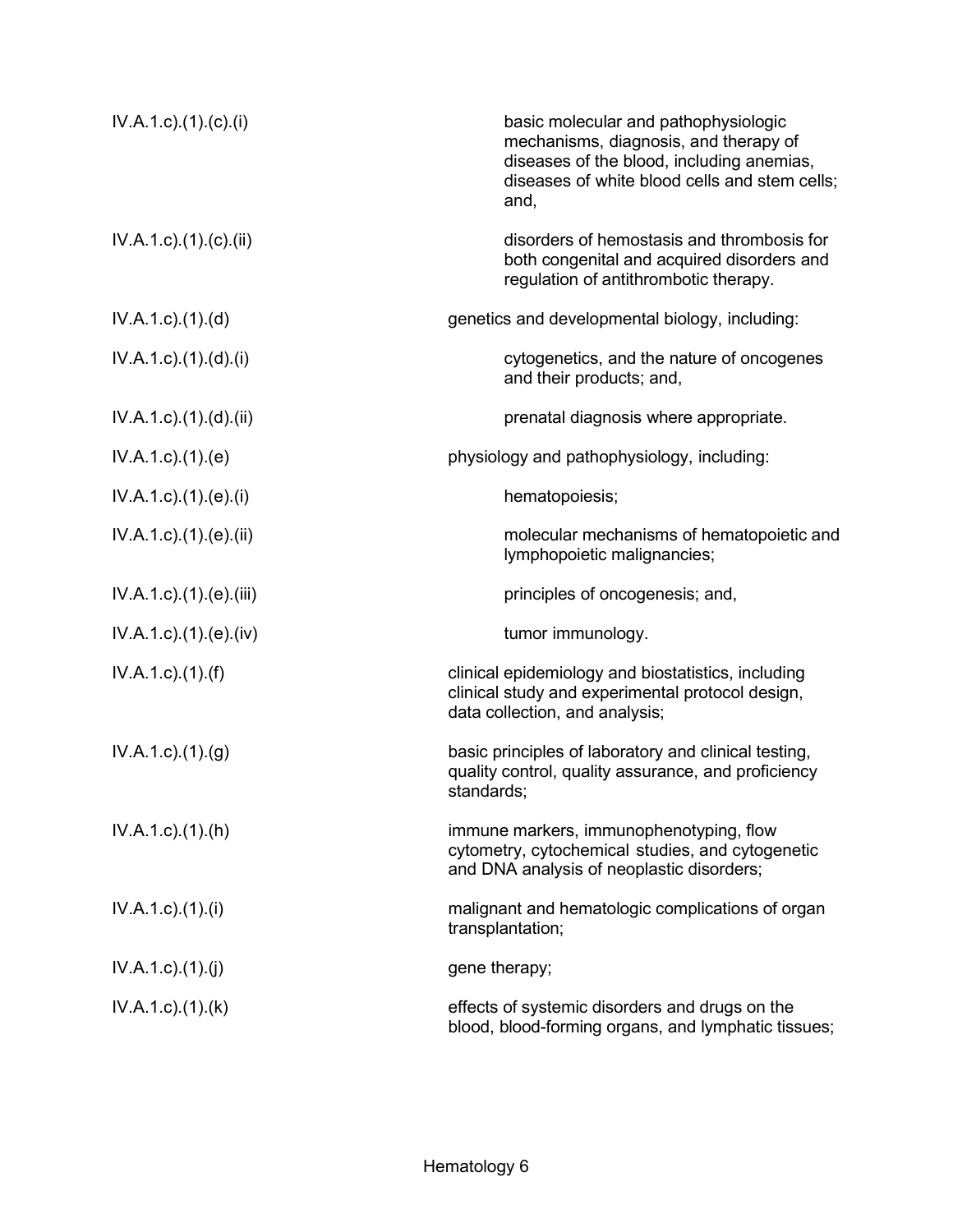| $IV.A.1.c.$ (1).(1)       | transfusion medicine, including the evaluation of<br>antibodies, blood compatibility, and the indications<br>for and complications of blood component therapy<br>and apheresis procedures;                                                                                 |
|---------------------------|----------------------------------------------------------------------------------------------------------------------------------------------------------------------------------------------------------------------------------------------------------------------------|
| IV.A.1.c)(1)(m)           | principles of, indications for, and limitations of<br>radiation therapy in the treatment of cancer;                                                                                                                                                                        |
| $IV.A.1.c$ . $(1).$ $(n)$ | indications for and complications of autologous and<br>allogeneic bone marrow or peripheral blood stem<br>cell transplantation;                                                                                                                                            |
| $IV.A.1.c$ ). $(1).$ (0)  | principles of, indications for, and complications of<br>peripheral stem cell harvests; and,                                                                                                                                                                                |
| $IV.A.1.c$ . $(1).(p)$    | the mechanisms of action, pharmacokinetics,<br>clinical indications for, and limitations of<br>chemotherapeutic drugs, biologic products, and<br>growth factors, including their effects, toxicity, and<br>interactions.                                                   |
| IV.A.1.d)                 | Practice-based Learning and Improvement                                                                                                                                                                                                                                    |
| IV.A.1.d)(1)              | Fellows must demonstrate the ability to investigate and<br>evaluate their care of patients, to appraise and assimilate<br>scientific evidence, and to continuously improve patient<br>care based on constant self-evaluation and lifelong<br>learning.                     |
| IV.A.1.e)                 | Interpersonal and Communication Skills                                                                                                                                                                                                                                     |
| IV.A.1.e. (1)             | Fellows must demonstrate interpersonal and<br>communication skills that result in the effective exchange<br>of information and collaboration with patients, their<br>families, and health professionals.                                                                   |
| IV.A.1.f)                 | <b>Systems-based Practice</b>                                                                                                                                                                                                                                              |
| IV.A.1.f)(1)              | Fellows must demonstrate an awareness of and<br>responsiveness to the larger context and system of health<br>care, including the social determinates of health, as well as<br>the ability to call effectively on other resources in the<br>system to produce optimal care. |
| IV.B.                     | <b>Regularly Scheduled Educational Activities</b>                                                                                                                                                                                                                          |
| IV.B.1.                   | Fellows must participate in multidisciplinary case management or<br>tumor board conferences and in protocol studies.                                                                                                                                                       |
| IV.B.2.                   | Fellows must receive instruction in:                                                                                                                                                                                                                                       |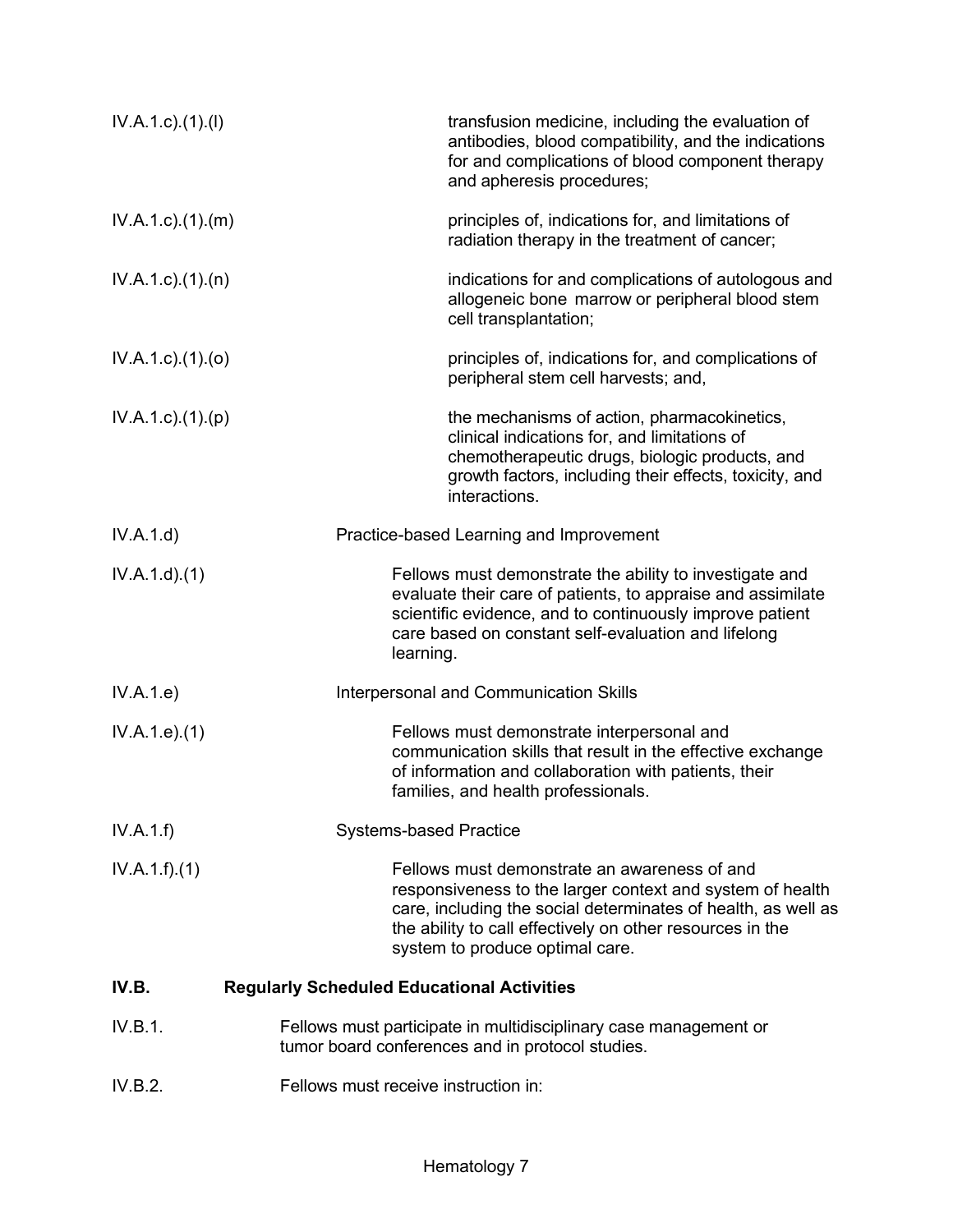| IV.B.2.a) | the performance and interpretation of partial thromboplastin time, |
|-----------|--------------------------------------------------------------------|
|           | prothrombin time, platelet aggregation, and bleeding time, as well |
|           | as other standard and specialized coagulation assays; and,         |

IV.B.2.b) tests of hemostasis.

# **IV.C. Clinical Experiences**

- IV.C.1. At least 12 months must be devoted to clinical experiences.
- IV.C.2. The program must provide at least one month of clinical experience in autologous and allogeneic bone marrow transplantation.
- IV.C.3. Inpatient assignments should be of sufficient duration to permit continuing care of a majority of patients throughout their hospitalization.
- IV.C.4. Fellows must assume continuing responsibility for acutely and chronically ill patients in order to observe and manage both inpatients and outpatients with a wide variety of blood and neoplastic disorders, as well as the benefits and adverse effects of therapy.
- IV.C.5. Fellows must participate in training using simulation.
- IV.C.6. Fellows must have experience in the role of a hematology consultant in both the inpatient and outpatient settings.
- IV.C.7. Fellows should participate in the care of patients undergoing:
- IV.C.7.a) apheresis procedures; and,
- IV.C.7.b) bone marrow or peripheral stem cell harvest for transplantation.
- IV.C.8. Fellows should have experience with:
- IV.C.8.a) performance and interpretation of partial thromboplastin time, prothrombin time, platelet aggregation, and bleeding time, as well as other standard and specialized coagulation assays; and,
- IV.C.8.b) test of hemostasis.
- IV.C.9. Fellows should have a structured continuity ambulatory clinic experience that exposes them to the breadth and depth of hematology.
- IV.C.9.a) This experience should include an appropriate distribution of patients of each gender and a diversity of ages.
- IV.C.9.b) This experience should average one half-day each week throughout the program.
- IV.C.9.b).(1) Each fellow should, on average, be responsible for four to eight patients during each half-day session.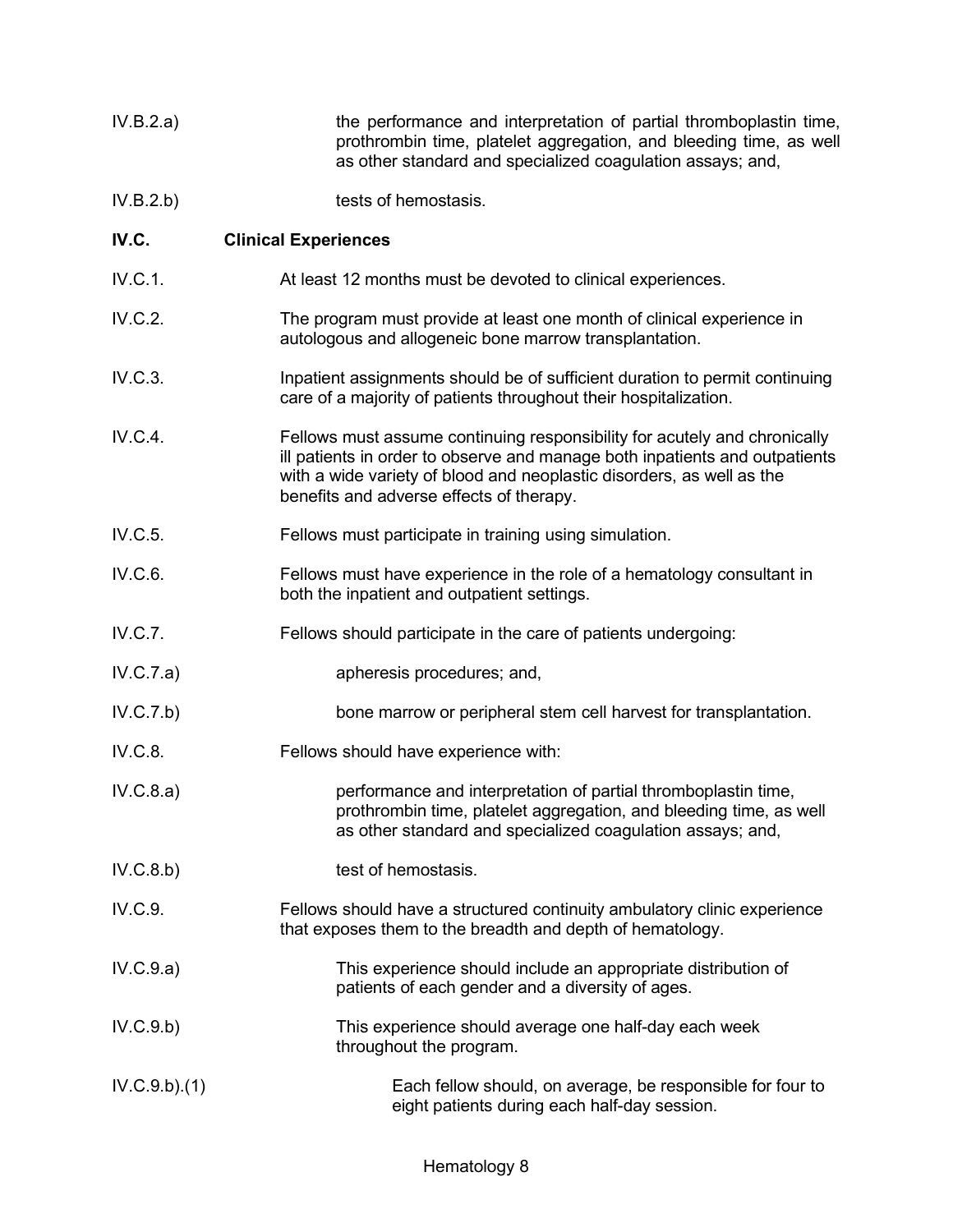| IV.C.9.b)(1).(a) | Each fellow should, on average, be responsible for<br>no more than eight to 12 patients during each half-<br>day ambulatory session. |
|------------------|--------------------------------------------------------------------------------------------------------------------------------------|
| IV.C.9.c)        | The continuing patient care experience should not be interrupted<br>by more than one month, excluding a fellow's vacation.           |

# **IV.D. Scholarly Activity**

See International Foundational Requirements, Section IV.D.

# **V. Evaluation**

See International Foundational Requirements, Section V.

### **VI. The Learning and Working Environment**

**VI.A. Principles**

See International Foundational Requirements, Section VI.A.

### **VI.B. Patient Safety**

See International Foundational Requirements, Section VI.B.

# **VI.C. Quality Improvement**

See International Foundational Requirements, Section VI.C.

### **VI.D. Supervision and Accountability**

VI.D.1. Direct supervision of procedures performed by each fellow must occur until competence has been acquired and documented by the program director.

#### **VI.E. Professionalism**

See International Foundational Requirements, Section VI.E.

#### **VI.F. Well-Being**

See International Foundational Requirements, Section VI.F.

# **VI.G. Fatigue**

See International Foundational Requirements, Section VI.G.

# **VI.H. Transitions of Care**

See International Foundational Requirements, Section VI.H.